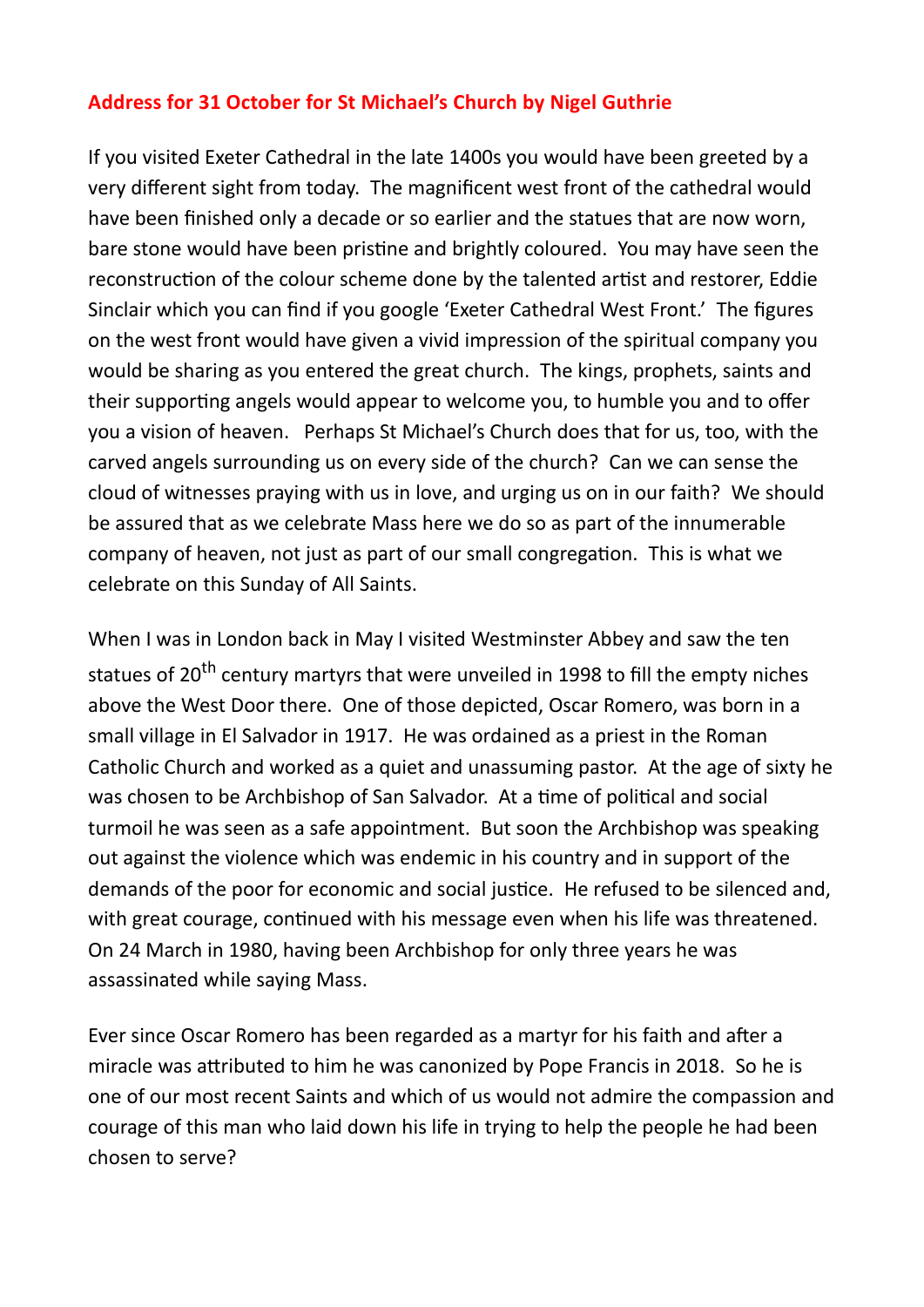What I find particularly fascinating about Romero's story is that for around forty years he ministered quietly without attracting much attention at all. Under other circumstances he might have stayed in his parish and died in old aged as a much loved priest. It seems that circumstances play as much a part in making saints as in making heroes. Many of us may never know if we are really brave at heart, or how we would react in a terrible crisis. Perhaps we are saints or heroes whose time will never come? But I think there is more to it than that.

Oscar Romero is remembered because of what he did in the last three years of his life, or you might even say because of what the gunman did in the last minute of his life. So, what about his ministry over the past 40 or so years, was that not also of value? I'm sure it was. And perhaps those years of faithful, ordinary service have as much to teach us as the courageous stand he made in his final years.

I sometimes wonder how the saints would have done when faced with the humdrum and tedious problems that we often face; illness or disability or disagreements with family, friends or colleagues. I suspect that many of the saints would have made lousy parents or partners or colleagues in the office, perhaps that's why they became saints!

Yet it is in these everyday ways that most of us live out our Christian faith. Most Christians exercise their faith in their family circles, places of work and local communities, doing their best to love and to forgive in their daily situations. And for us in church the challenge is to keep our community of faith alive and healthy, and outward-looking not in the face of great persecution, but rather in the face of considerable apathy and indifference towards the things of God.

The celebration of All Saints grew from a desire to remember those Christians whose names and dates had not been recorded. All Saints Day was set aside to celebrate the great company of those who had witnessed to the resurrection of Jesus Christ during their lives and sometimes by their deaths and it still reminds us of the faithful Christians who led us to faith and still surround us with their prayers.

When Jesus commanded Lazarus to come out of his tomb those watching must have been transfixed. What would happen? Could this man Jesus really raise the dead? We know in retrospect that Jesus was not only teaching them about his own forthcoming death and resurrection, but also showing them the power of God to make all things new. We easily fall into thinking that things can never change; that